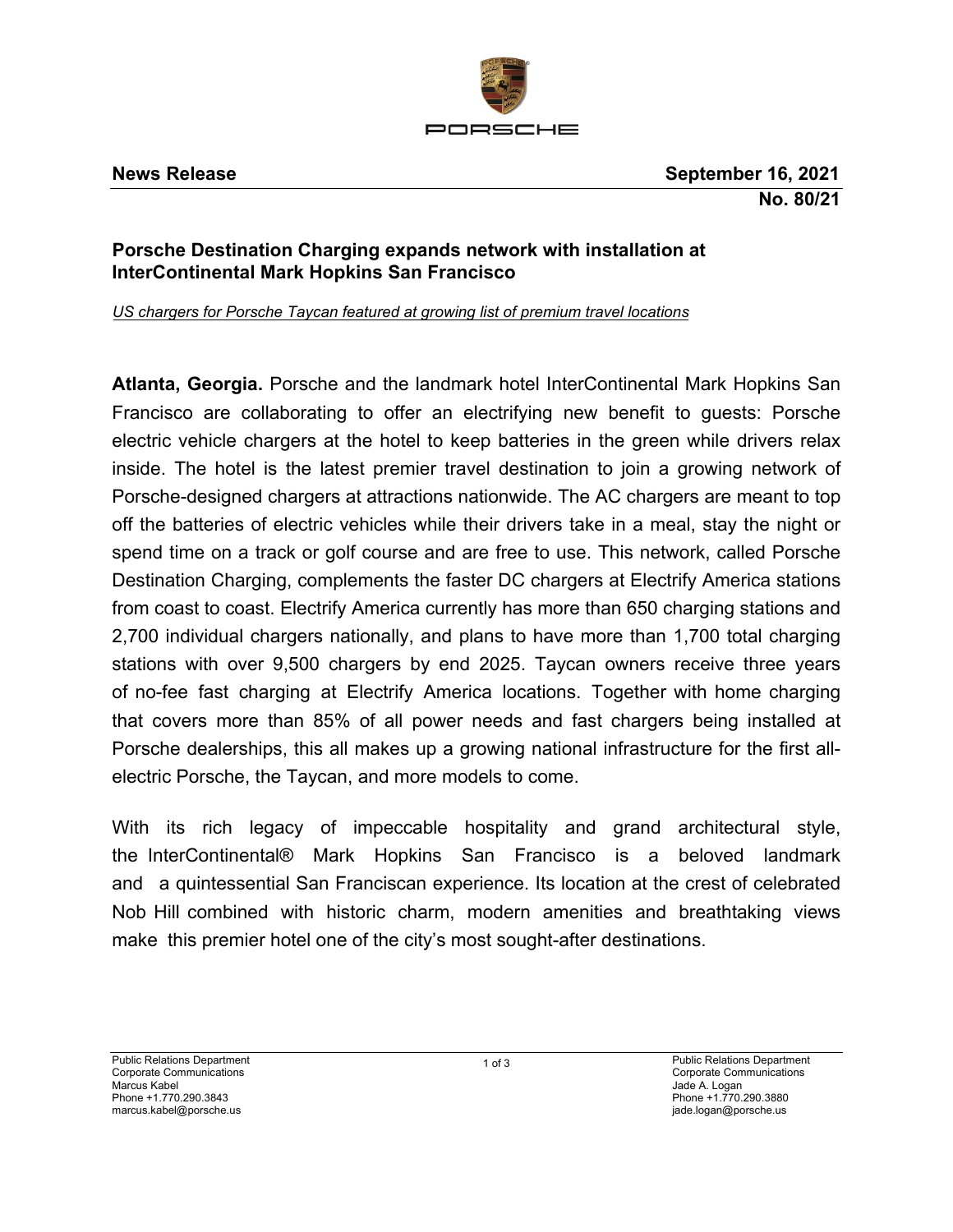

## **News Release September 16, 2021 No. 80/21**

Now the hotel has added two Porsche Wall Chargers. Both Porsche Wall Chargers are located in the valet area of the hotel's parking deck. There is no fee for charging and the service is not restricted to Porsche models, but can be used with any electric vehicle that accepts a standard J1772 plug.

"We want to welcome the growing ranks of Taycan fans with charging opportunities where they already travel and play, including superb hotel destinations like the Intercontinental Mark Hopkins," said Kjell Gruner, President and CEO of Porsche Cars North America, Inc. (PCNA). "The Taycan has been wildly successful as the first allelectric Porsche. We are committed to the electric future of our sports cars and part of that is investing alongside others in charging infrastructure."

Porsche Destination Charging in the U.S. currently includes more than a dozen locations around the country and is planned to grow to 25 or more by the end of this year. The Porsche-branded AC chargers can be found from hotels and resorts including Rosewood Inn of the Anasazi in New Mexico and Naples Bay Resort in Florida to race tracks including Lime Rock Park in Connecticut. The locations are listed in the Porsche Charging NA app for real-time navigation.

Porsche provides program partners with free charging hardware. Individual companies as well as corporate groups are invited to apply online to join the program: destination.charging@porsche.us.